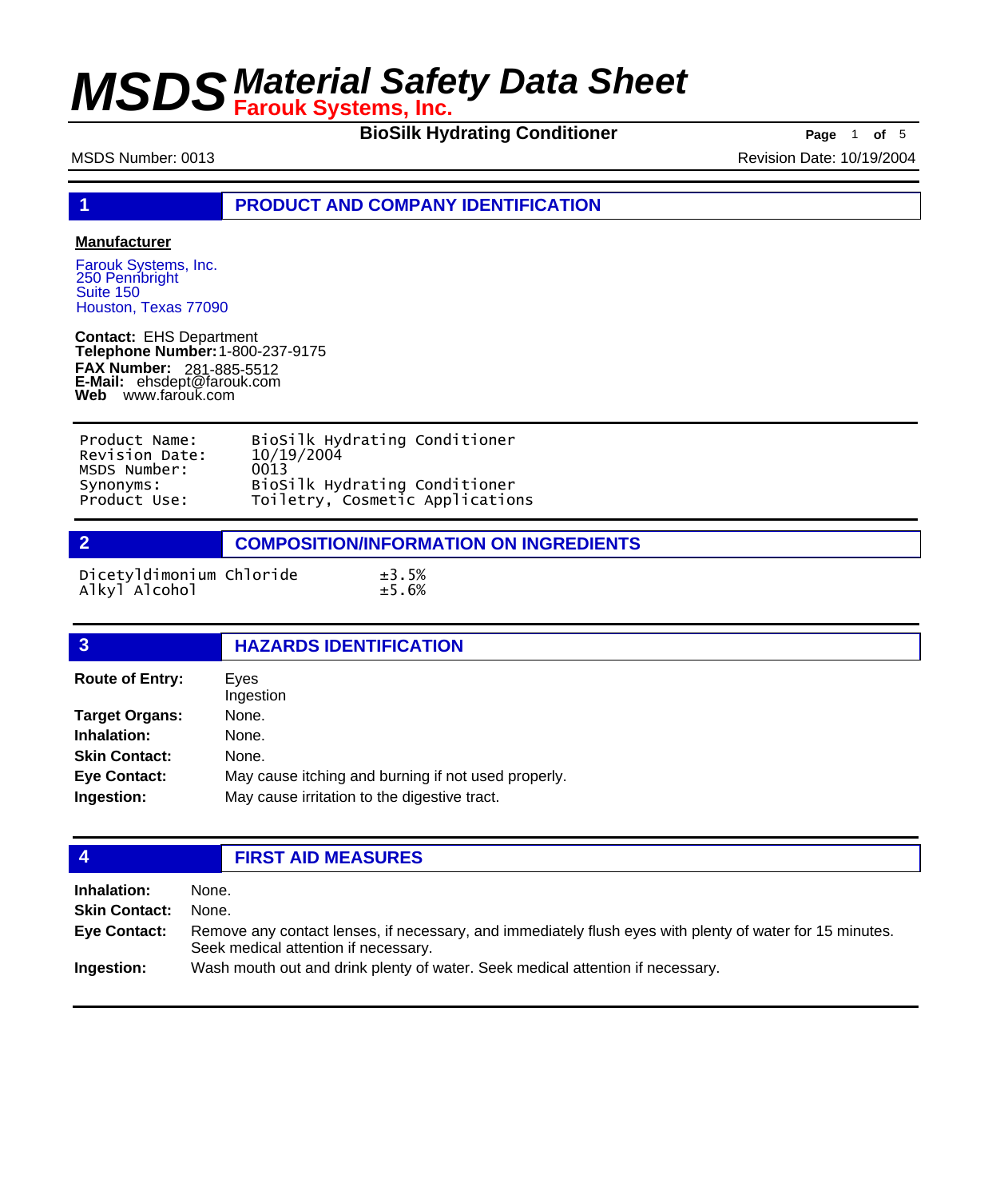**BioSilk Hydrating Conditioner** Page 2 of 5

MSDS Number: 0013 **Revision Date: 10/19/2004** Revision Date: 10/19/2004

### **5 FIRE FIGHTING MEASURES**

FLASHPOINT AND METHOD: None

FLAMMABLE LIQUIDS: None

AUTO IGNITION TEMP:

 None FLAMMABLE CLASS:

None.

BURNING RATE OF SOLID:

Not available

GENERAL HAZARDS: Evacuate personnel downwind of fire to avoid inhalation of fumes and smoke.

EXTINGUISHING METHODS: Chemical type foam, CO2(Carbon Dioxide), Dry Chemical, Water Fog

HAZARDOUS COMBUSTION PRODUCTS: None.

FIRE FIGHTING PROCEDURES: This product is not flammable.However, hazardous decomposition and combustion products may be formed in a fire situation. Cool exposed containers with water spray to prevent overheating.

FIRE FIGHTING EQUIPMENT: Respiratory and eye protection are required for fire fighting personnel. Full protective equipment (Bunker Gear) and self contained breathing apparatus (SCBA) should be used for all indoor fires and significant outdoor fires. For small outdoor fires, which may be easily extinguished with a portable fire extinguisher, use of a SCBA may not be needed.

# **6 ACCIDENTAL RELEASE MEASURES**

SMALL SPILL: When a spill occurs, use absorbent material on the substance. Dispose of the material according to all local, state and federal regulations. Always use an absorbent material when cleaning up a spill.

ENVIRONMENTAL PRECAUTIONS: Avoid run-off or release into sewers, stormdrains and waterways.

GENERAL PRECAUTIONS: Remove containers away from flammable materials.

## *HANDLING AND STORAGE*

Use appropriate personal protective equipment as specified in Section 8. Handle in a manner consistent with good household/personal techniques and practices. **Handling Precautions:** Keep containers/bottles securely sealed when not in use. Store in cool/dry conditions that do **Storage Requirements:**

not exceed room temperature. Try to store product in temperatures between 40°F to 90° F.

## **8 EXPOSURE CONTROLS/PERSONAL PROTECTION**

These recommendations provide general guideance for handling this product safely. Because specific use conditions may vary, safety procedures should be developed for each specific application of this product. When developing procedures, always consider potential waste, disposal and personal safety issues. **Engineering Controls:** EYES AND FACE: For reasonable foreseeable uses of this product, eye and face protection is not required. SKIN: For reasonable foreseeable uses of this product, skin protection is not required. RESPIRATORY: For reasonable foreseeable uses of this product, respiratory protection is not required. **Protective Equipment:**

EXPOSURE GUIDELINES: Overexposure is unlikely. Since all parameters cannot be foreseen, the use of engineering controls to reduce exposure may be necessary.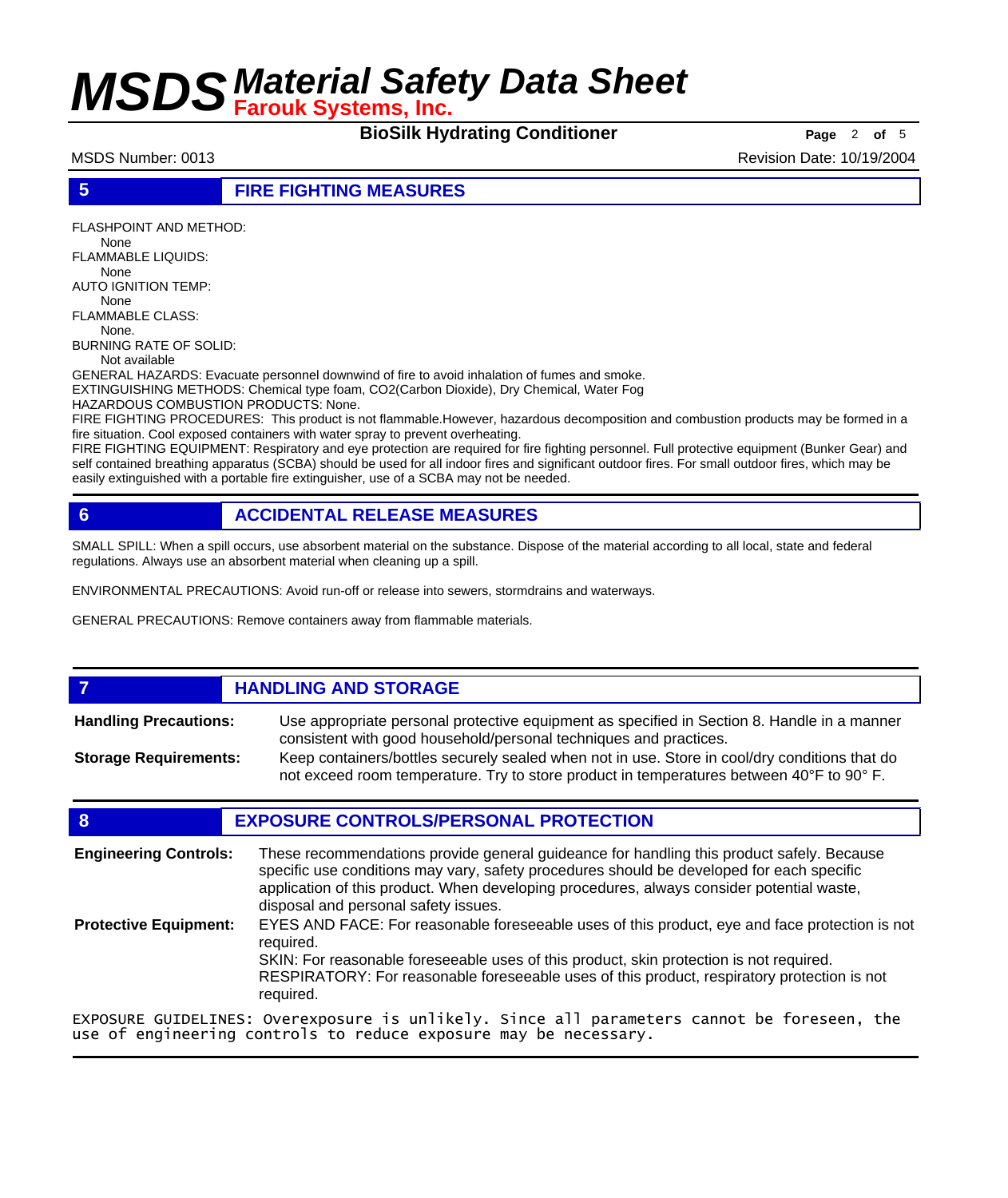**BioSilk Hydrating Conditioner Page** 3 of 5

MSDS Number: 0013 **Revision Date: 10/19/2004** Revision Date: 10/19/2004

### **9 PHYSICAL AND CHEMICAL PROPERTIES**

**Appearance:** Viscous, white liquid **Physical State:** Liquid **Odor:** Pleasant fragrance **pH:** 5.0 - 6.0 **Vapor Pressure:** N/A **Vapor Density:** N/A

**Boiling Point:** 170° F **Freezing/Melting Pt.:** N/A **Solubility:** Soluble in water. **Spec Grav./Density:** 1.00

| 101                                           | <b>STABILITY AND REACTIVITY</b> |                                           |
|-----------------------------------------------|---------------------------------|-------------------------------------------|
| Stability:                                    |                                 | YES                                       |
| <b>Conditions to avoid:</b>                   |                                 | Extreme temperatures.                     |
| Materials to avoid (incompatability):         |                                 | Keep away from strong oxidizing material. |
| Hazardous Decomposition products: None known. |                                 |                                           |
| <b>Hazardous Polymerization:</b>              |                                 | Will Not Occur.                           |

## **11 TOXICOLOGICAL INFORMATION**

ACUTE: DERMAL LD50: Not available. ORAL LD50: Not available. INHALATION LC50: Not available. EYE EFFECTS: This product may cause irritation to eyes if not used under normal conditions. TARGET ORGANS: NONE. SENSITIZATIONS: Not available. CARCINOGENICITY: IARC: Listed by IARC - No. NTP: Listed by NTP - No. OSHA: Listed by OSHA - No.

MUTAGENICITY: Not available. REPRODUCTIVE EFFECTS: None. TERATOGENIC EFFECTS: Not available.

## **12 ECOLOGICAL INFORMATION**

ENVIRONMENTAL DATA: Not available. ECOTOXICOLOGICAL INFO: Not available. DISTRIBUTION: Not available. CHEMICAL FATE INFO: Not available.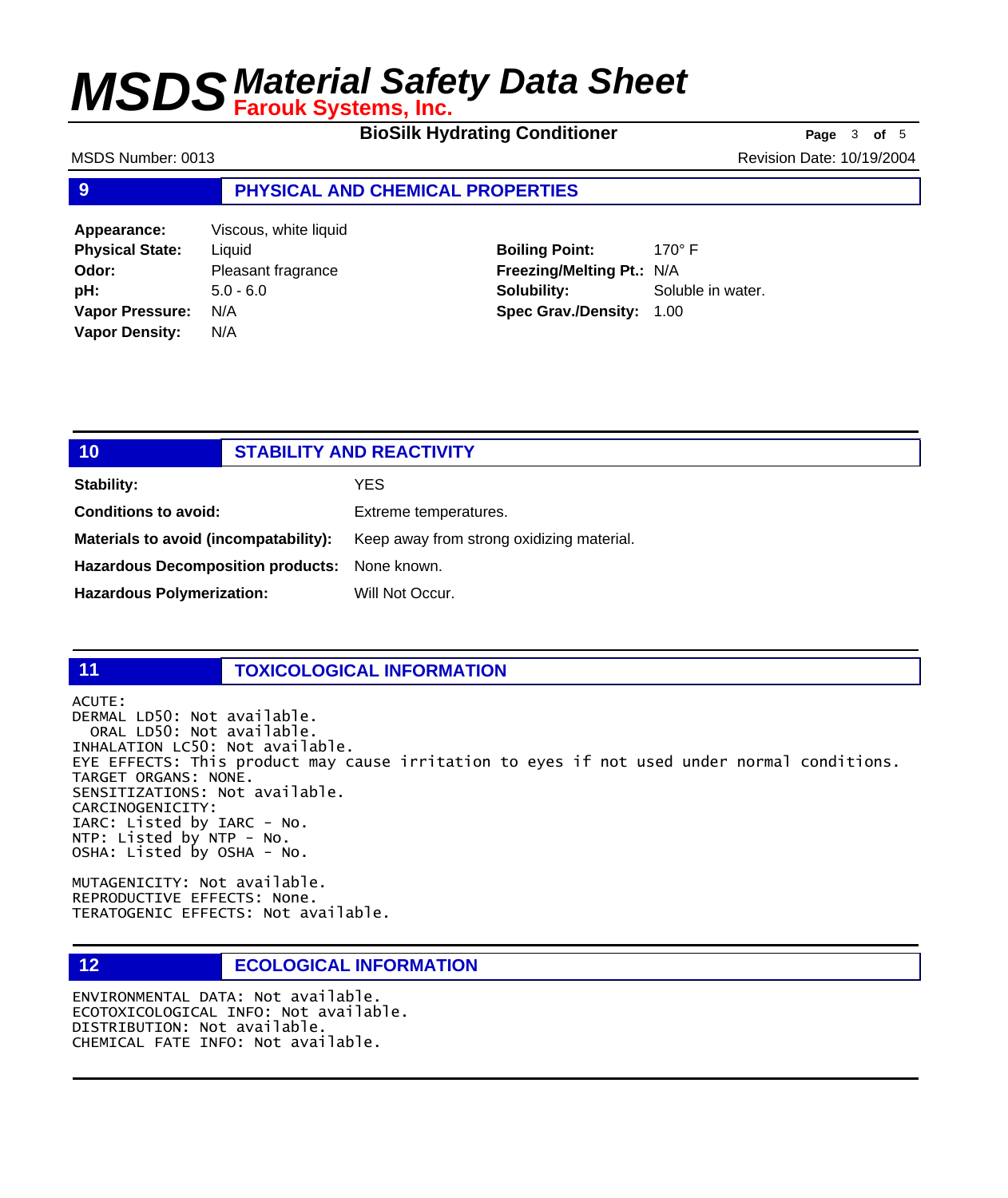**BioSilk Hydrating Conditioner Page** 4 of 5

MSDS Number: 0013 **Revision Date: 10/19/2004** Revision Date: 10/19/2004

### **13 DISPOSAL CONSIDERATIONS**

US EPA Waste Number and Descriptions:

DISPOSAL METHOD: Controlled release of diluted product into a biological wastewater treatment plant. COMPONENT WASTE NUMBER: No EPA Waste Numbers are applicable for this product's components. DISPOSAL INSTRUCTIONS: Dispose of waste material according to local, state and federal rules and regulations.

**14 TRANSPORT INFORMATION**

This product is not regulated as a hazardous material by the United States (DOT) or Canadian (TDG) transportation regulations.

DOT CLASSIFICATION: Shipping Name: BioSilk Hydrating Conditioner Class: None. Non-regulated, non-hazardous

IMDG CLASSIFICATION: Shipping Name: BioSilk Hydrating Conditioner Class: None. Non-regulated, non-hazardous

IATA CLASSIFICATION: Shipping Name: BioSilk Hydrating Conditioner Class: None. Non-regulated, non-hazardous

1-800-424-9300 1-703-527-3887 CHEMTREC

Outside the United States

## **15 REGULATORY INFORMATION**

UNITED STATES: SARA TITLE III (Superfund Amendments and Reauthorization Act) 311/312 HAZARD CATEGORIES Fire: No. Pressure Generating: No. Reactivity: No. Acute: No. 313 REPORTABLE INGREDIENTS: Not applicable. TITLE III NOTES: None. CERCLA(Comprehensive Response, Compensation, and Liability Act) CERCLA RQ: None. TSCA(Toxic Substance Release Act) TSCA REGULATORY: All ingredients are listed in the TSCA Inventory. CANADA: WHMIS(WORKER HAZARDOUS MATERIAL INFORMATION SYSTEM) This product is WHMIS controlled. CANADIAN INGREDIENT DISCLOSURE LIST: None. CANADIAN ENVIRONMENTAL PROTECTION ACT: All intentional ingredients are listed on the DSL(Domestic Substance List). EUROPEAN COMMUNITY: EU REGULATORY: All intentional ingredients are listed on the European's EINECS Inventory. STATE REGULATIONS: Not available. LOCAL REGULATIONS: Not available.